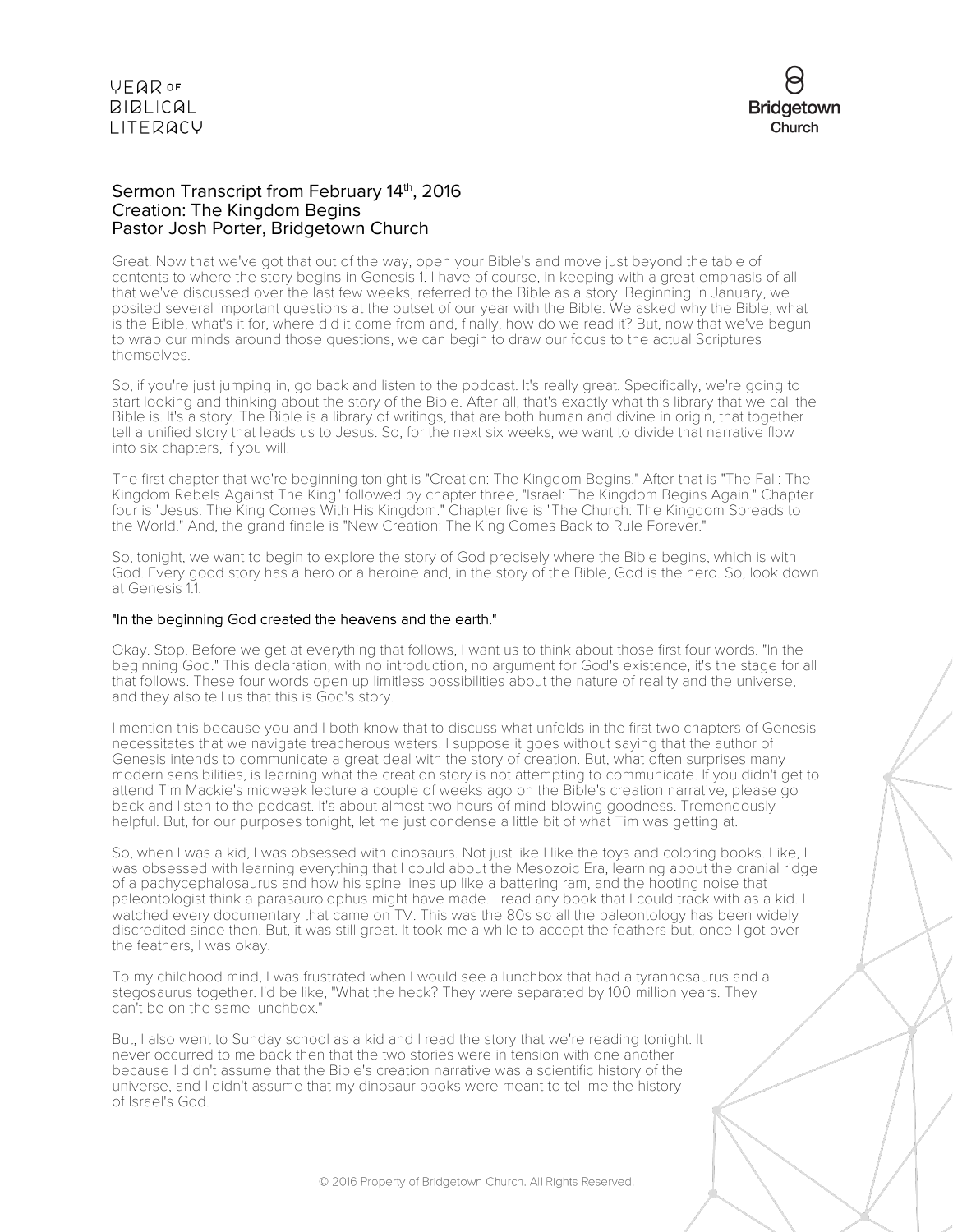



Now, I have a son. He's two years old now and he loves dinosaurs. He really really loves dinosaurs. It turns out indoctrination works really well. So, get this. Here's a photo of me. I know it's a bit blurry, but this is my award-winning social science fair projects. "How Has Special Effects Changed in the Movies."

If you'll see at the – what? We can't even get through the photo without laughing? Hold on. At the bottom of the photo is the crown jewel of Jurassic Park's action figure line in 1993. That's the tyrannosaurus. It was like Tickle Me Elmo. Is that too old for you too? It was like, I don't know, Furby? Whatever. You can't find it anywhere is what I'm getting at. It was wonderful. It was a great achievement in my life to get this.

Now, here's a photo of my son with the exact same tyrannosaurus. And not just like the same toy. That's the same tyrannosaurus that I had when I was a kid shipped from a garage in Georgia all the way to Portland for his birthday, courtesy of Uncle Patrick and Aunt Vanessa. So, thank you for that. This kid can identify about eight or nine different types of dinosaurs. One of them is technically an Avian reptile, but we count it.

He watches cartoons about dinosaurs, he watches documentaries about dinosaurs, and some of them are like brutal. It turns out the Mesozoic Era was brutal. Me and Abby are always like, "Uh, should he be watching this? Go ahead. Yeah."

And he hears all this stuff about what scientists believe about dinosaurs and when they roamed the earth, and he also reads books about Jesus and how God created the universe. And he's hanging around downstairs with the kids right now. Eventually, this kid, Beck, is going to learn that the things he's reading and learning are enough to make two entire camps of people nearly foam at the mouth with rage. The conservative wing of the church that's concerned with reconciling the pachycephalosaurus with Genesis 1 and then the naturalist community that's concerned with rebutting the scientific inaccuracies in Genesis.

The thing is, both parties are imposing their own expectations on the text. This is a huge shame because it's clouded our ability to read the text for what it actually is. Tim Mackie kind of described it as a guy who need to learn magic tricks for a kid's birthday party so he goes out and buys a copy of Harry Potter. If you read Hebrew Bible scholars, you'll start to pick up on this recurring motif which is we're going into the story looking for the wrong thing.

In fact, many assume that if we describe to the author of Genesis what we've done in interpreting the text, he would be like, "Aarrgghhrooo?"

I was so looking forward to that moment. I even wrote this out in my notes: "Tim Allen grunt."

Oh, stop. I appreciate it. That was generous of you. The Bible is an act of communication. Sounds obvious, but in virtually any communicative forms, most thinking people assume that we're in need of a certain amount of context or clarification. Even in the face of very basic, matter-of-fact statements. Like "too much work is bad for you."

Yeah, sure. But, what do you mean by that? What do you mean by "work?" How much is too much?

"Taylor Swift is a gifted musician."

Okay... let's define what those terms mean. I'm going to need a lot more context and clarification. Oh, did I lose you with that one? You'll be alright. She doesn't need my approval. You'll be fine.

"Donald Trump is a Christian."

Whoa. Okay. What do those words mean, because I don't understand that either? Okay, I got you back. I got you back. Maybe I won't do the Taylor Swift thing at the next one. Somewhere she's like, "A pastor has questioned my artistic integrity."

I'm just kidding. She doesn't know what that term means. Sorry, Abby. Are you listening to this podcast, John Mark? You're not going to leave another weekend, are you? Okay. All of the Bible's communication is couched in a story; it's contained in a narrative. The context of the story is everything in understanding the Scriptures. Many of us, I think at times, myself absolutely included, are unprepared for the hard work that's asked of us to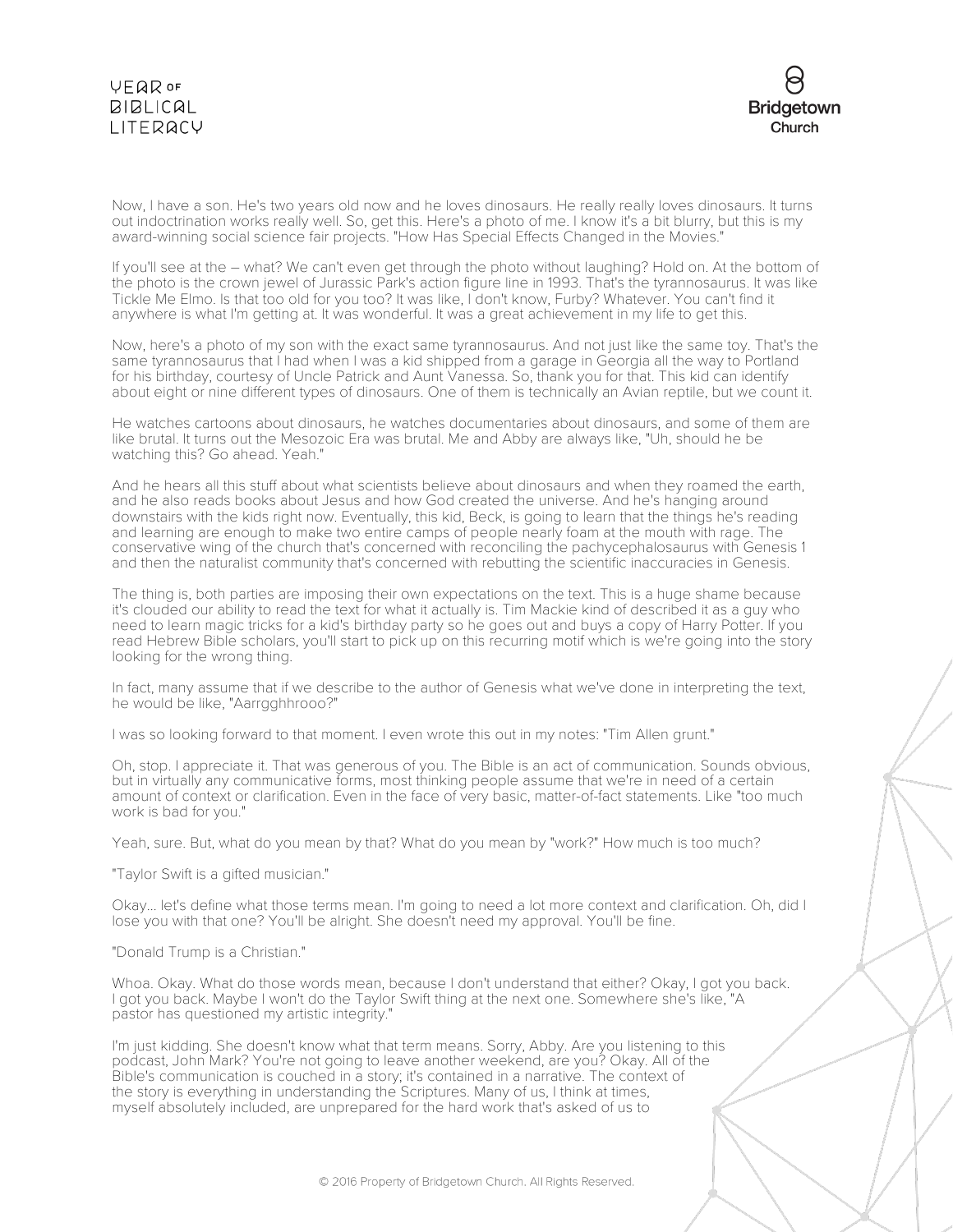



unearth the necessary context to understand the Scriptures.

Discipleship isn't a weekend retreat. It's not just a seminar. It asks not just something, but everything. Think of it a lot like marriage is a popular metaphor. Discipleship begins with a covenant from the outset and a beautiful and fun path towards increasing familiarity unfolds before us with an increasing commitment to assess and evaluate and process a new life in the context of a relationship. All that's required to be married. It takes time, it takes work, and new means of living and it's worth it.

That leads us to an awkward realization that the Bible is written for us, but it isn't written to us. We're actually reading someone else's mail. We're allowed to. It's beneficial. But, the author doesn't know us. He's addressing his audience in his culture through his language and with his concerns. Thus, to get the author's message, we have to go to the author without expecting the author to come to us. Now, we can do this, but we can't expect the author to meet us on our terms.

The fact does remain that the text is, in its way, God's message for us by the Spirit. So, it takes work and tools and resources and the entire community of God to process God's message. Now, of course, the traditional objection to this kind of emphasis on cultural context and understanding is the ever popular: "We don't need all this malarkey."

People will argue that, at this point, we are needlessly complicating the text, that we don't need all of this work and resource to understand the text and that we ought to simply read the Bible as it is, right there on the surface, just read it for what it says. And in response, Old Testament scholar, John Walton, has this to say:

"The so-called 'reading it for what it is' technique of approaching the Scriptures is actually just reading it through your own personal lenses, through your own culture, through your own issues and your own ideas. We cannot read the text without some sort of template that we're putting on it. And, if we're not thinking about that template, it will be ours by default. If the template is ours, it's not the author's. If it isn't the author's, it doesn't have authority."

So, the idea here is to approach the text with humility; with a desire to actually understand what the author has set out to communicate. Because, reading the Bible is a cross-cultural experience and it begins on the first page in the first line of the first story. So, with all that said, let's get into the text proper.

#### Look back at Genesis 1:1:

"In the beginning God created the heavens and the earth. Now the earth was formless and empty, darkness was over the surface of the deep, and the Spirit of God was hovering over the waters.

"And God said, 'Let there be light,' and there was light. God saw that the light was good, and he separated the light from the darkness. God called the light 'day,' and the darkness he called 'night.' And there was evening, and there was morning–the first day.

"And God said, 'Let there be a vault between the waters to separate water from water.' So God made the vault and separated the water under the vault from the water above it. And it was so. God called the vault 'sky.' And there was evening, and there was morning–the second day.

#### "And God said, 'Let the water under the sky be gathered to one place, and let dry ground appear.' And it was so. God called the dry ground 'land,' and the gathered waters he called 'seas.' And God saw that it was good."

So, the story launches into immediate action and several themes are evident. One: God has set Himself to a creative endeavor, and the fruit of this endeavor is good. Of course, if we're honest, something else is also immediately evident, at least to us in the Western world in Portland in 2016. The author is envisioning and describing the mechanics of the universe in a way completely unlike our modern sensibilities.

In fact, if you go through Genesis and the Psalms and you add up the cosmology of the Hebrew Scriptures, you get something like this. So, there it is. Plain as day. You've got the waters above, separated by the vault. Underneath, the world is flat. Of course. And,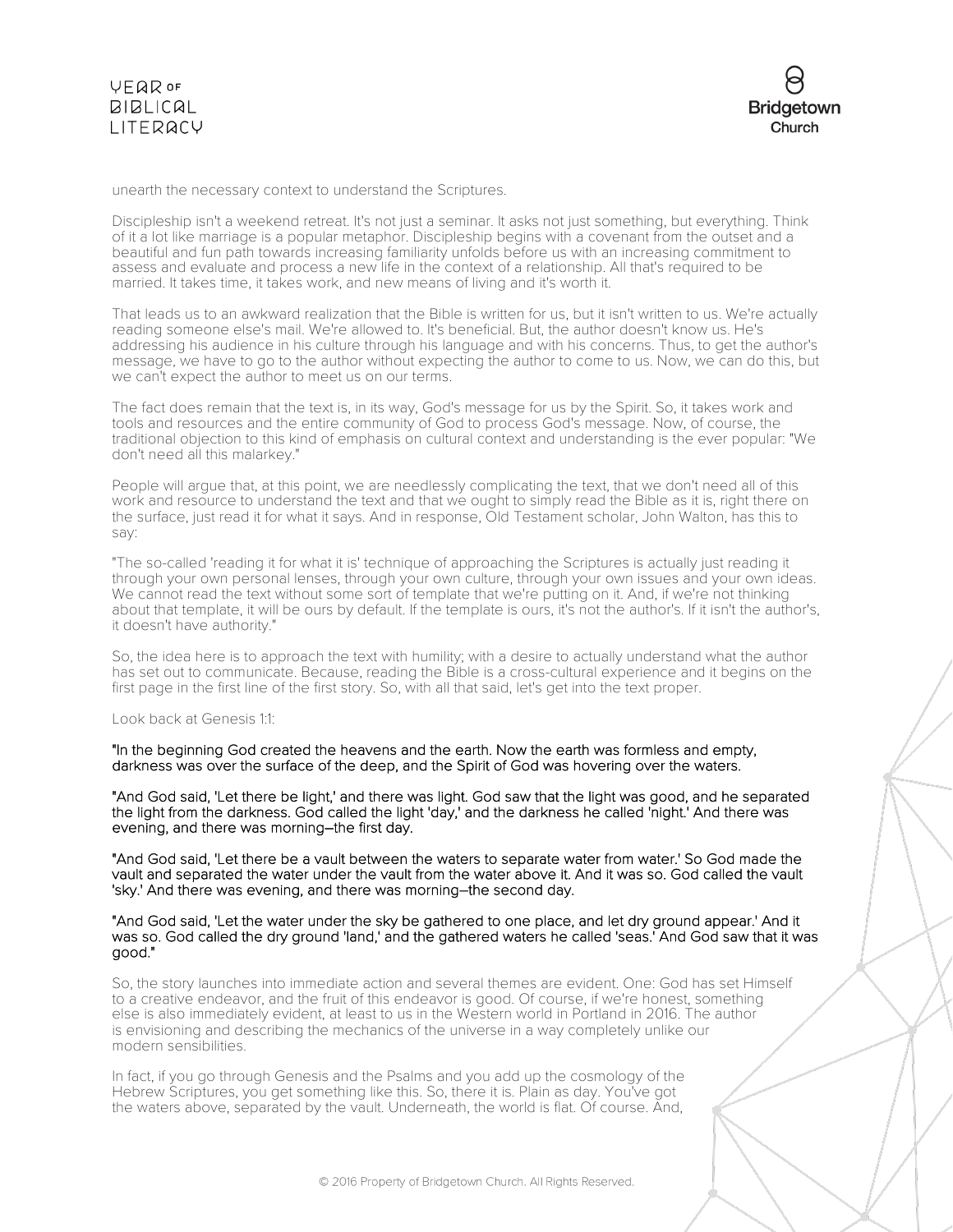## VEQROF **BIBLICAL** LITERACY



underneath, the world is held up by pillars and there's a cosmic, chaotic sea with the chaotic leviathan, the monster that hides in the ocean.

And the thing is this shouldn't bother us. Actually, I think it's pretty cool. I was showing this to my wife before I did the teaching and said, "Do you think that this picture's okay? It's not like the most aesthetically pleasing ever."

She said, "Well, don't make a poster of it, but sure. Hide it in the thing."

This shouldn't bother us. The Hebrew authors are actually very intelligent, but it seems like God didn't drag their scientific expertise into the 21st century. So, consider a similar example elsewhere: the Hebrew Scriptures, several times over, command us to love Yahweh with all of our minds. In ancient Hebrew, people didn't understand the physiology of the brain the way that we did, so their word for "mind" is actually "entrails," because that's where your thinking is done.

"Love Yahweh with all of your entrails." Of course, we know what they meant and your translators are doing you a big favor there. But, God doesn't revise this stuff. Any time we think the Bible is making breakthrough scientific discoveries thousands of years ahead of its time, we should watch out because that's not treating the Bible like an ancient text. The author doesn't seem as concerned with the scientific explanation for how the universe came into physical existence, so we shouldn't be concerned with imposing those expectations on his writing. Instead, let's ask what the author is communicating.

The early chapters of Genesis accurately present two accounts of cosmic and human origins in the language and ideas of the ancient Hebrews. These texts should not be removed from their ancient context and read as if they refer to the process of cosmic or human origins in the 21st century scientific terms. They speak in terms of an ancient Near Eastern perception of the world and should be interpreted within that setting. When we discern the meaning of the text in their ancient context, we find that they constitute a worldview statement about God and His relationship to the world and about humans and their relation to God and the world.

This basic worldview statement transcends its ancient cultural setting and commands the attention of God's people in all places and all times. In the first two chapters we are confronted with an unexpected story. A beautiful depiction of a creative creator God who, in the narrative, is portrayed as creating with purpose and with goodness the kind of world that we're living in. Maybe not it's physical arrangement, per se, in 21st century terms, but the kind of world and why it's here and why we're here and who God is to us and who we are to each other.

All of this is bold and evident in Genesis 1 and 2. With this in mind, think about how the story opens. Look back at verse 1 if you still have it open in front of you.

### "In the beginning God created the heavens and the earth. Now the earth was formless and empty, darkness was over the surface of the deep, and the Spirit of God was hovering over the waters."

This description of formless and void is the Hebrew term "tohu va-vohu." It doesn't mean "nothing." It's a concept more like uncultivated, chaotic wilderness. So, in the story a very long time ago, God finds the world in a chaotic wilderness state. And Genesis 1 is about God architecting a world of meaning and purpose out of a wasteland. It isn't actually a story about God bringing something into physical existence before there was nothing. That's a modern conception. It's about bringing chaos into order.

In fact, the entire story plays a bit like being dropped into a story in progress. Why the chaos? Why is it formless and void? What happened? As the story unfolds, we'll learn of a great battle that has already taken place prior to Genesis 1 and we'll learn about an evil murderer that is already on the loose in the chaotic wilderness prior to Genesis 1. Gerry Breshears describes it a bit like being dropped into the first moments of a Star Wars story. The film opens, you're dropped into the aftermath of a battle in progress and you're introduced to key players. But, you won't know until later the scope of that battle and its full ramifications. All we have right now is this opening scene.

God is creatively ordering the cosmos and the goodness of His work is evident. This idea of goodness was terribly revolutionary when the Bible was being written and collected. Just look at the motif goodness, if you can try to follow along with me, beginning in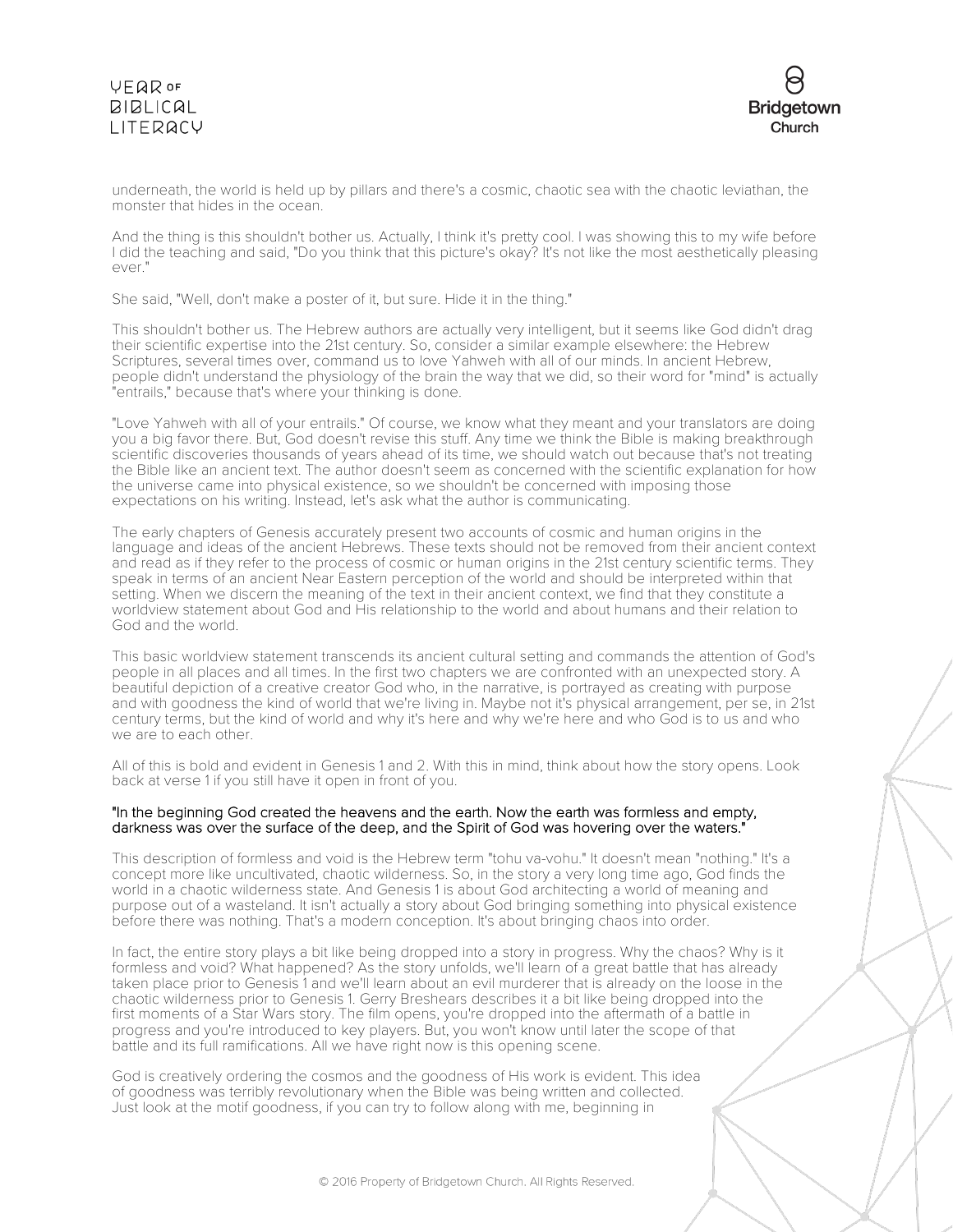## **VEQR OF BIBLICAL** LITERACY



verse 9.

Genesis 1:9, "Let the water under the sky be gathered to one place," and then just a few lines later, God saw that it was good.

Genesis 1:11, "Let the land produce vegetation," just a bit later, God saw that it was good.

Genesis 1:14, "Let there be lights." God saw it was good.

Genesis 1:20, "Let the water teem with living creatures." God saw that it was good.

Genesis 1:24, "Let the land produce living creatures." And God saw that it was good.

And finally, in Genesis 1:31, this beautiful statement: "God saw all that he had made, and it was very good."

As modern westerners, many of us take the idea of a good world, in some sense, and equality amongst humanity as a given. But, in the ancient Near East, this was a unique perspective. In alternate Near Eastern creation narratives from around the time of Genesis, the good world we know does not unfold from the loving kindness of a relational God. Here's one example: In the ancient Babylonian text, the Enuma Elish, the story of cosmic formation also begins with watery chaos, just like in Genesis. And it unfolds in six days or scenes, just like in Genesis. And it culminates in the creation of humankind on the sixth day, just like in Genesis.

But, unlike Genesis, the Enuma Elish depicts a world forged in the gore of a blood soaked battlefield. That's not an exaggeration. The world is actually pieced together from the dismembered corpses of the gods. It doesn't seem practical to me, but I'm not Babylonian. Maybe I would understand it if I was.

And, by the way, this is just on the side. I feel like this is important to do the Lord's work tonight. You'll notice back there I said the world is "actually" pieced together rather than the word "literally." I think that most of the time, when we as humans use the word "literally," what we mean is something like "actually" or, nine times out of ten, the word "figuratively," which is the opposite of the word "literally."

So, this is just a personal recommendation from your friend Josh: next time you're hanging out with friends, you're at a party or something and you feel inclined to say "literally," say "figuratively." I guarantee it will be correct. Say "figuratively." Just try it out. You might not like it, but try it a few times and maybe it will fit and we'll all speak better English.

Anyway, so when humanity is finally introduced in the Enuma Elish, it's basically an afterthought. It's like they are the granted request of this god called "Marduk" who thinks that it's unfair that god should have to serve other gods, so he creates people so that they can act as slaves to the gods. And the Enuma Elish is one example of many ancient Near Eastern creation myths that are just like it. The basic message is the origin of the world is brutal, the world itself is brutal and you are a slave to the gods in your short, brutal life.

But, in Genesis, the world is woven together as a gracious endeavor at the hands of a kind creator God and the world doesn't begin brutal, it actually begins good. And, as we'll see in a moment, humans aren't created as God's slaves, they're created as His partners. So, let's get back to the story to see how that happens.

So thus far, God's good world is populated by plants and animals and birds and fish. All things that are good, but there's more. Skip down to verse 26 of the first chapter.

Genesis 1:26, "Then God said, 'Let us make humankind in our image, in our likeness, so that they may rule over the fish in the sea and the birds in the sky, over the livestock and all the wild animals, and over all the creatures that move along the ground.'

"So God created mankind in his own image, in the image of God he created them; male and female he created them.

"God blessed them and said to them, 'Be fruitful and increase in number; fill the earth and subdue it. Rule over the fish in the sea and the birds in the sky and over every living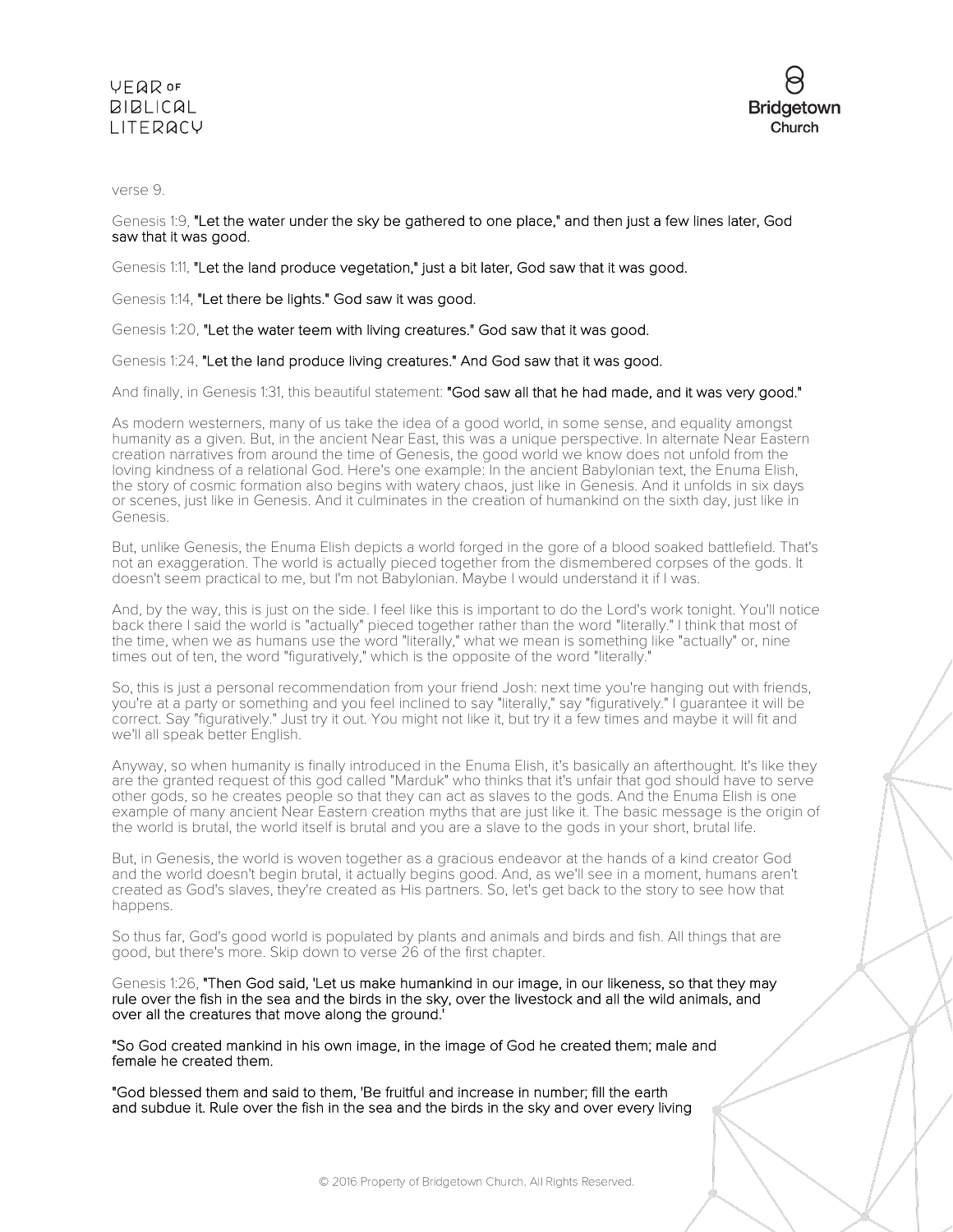**VFQR OF**  $BIBLICAL$ LITERACY

### creature that moves on the ground.'"

This is the story of the beginnings of humankind, and in it, the God who created everything is beginning the story of humanity. Genesis 1 is not primarily about the beginning of the universe or the planet or life. It's the story of humankind. God is preparing a beautiful place in which He might dwell with those who are made in His image. Together, they will shalom the planet. What does that mean and why is the planet in need of "shaloming?" More on that in just a bit.

But, if humanity is central to the creation narrative, something becomes evident as we work to understand the beginning of the story of God. Mike Erre puts it this way:

"We think of the Bible as a record of humanity's search for God, but the truth is precisely the opposite. It's a record of His pursuit of us. The Bible begins and ends with God. He is at the center of the universe, we are not. This is His story and our stories find their proper place in His."

In Genesis 1 and 2, we are God's covenant partners. Humanity is in relationship with the protagonist, with the hero of the story. But, what Mike Erre is getting at is important. Our stories find their proper place in His. It seems to me that many well seasoned in the culture of the church have experienced the Christian tendency to sort of shoehorn ourselves into every line of Scripture that we enjoy wearing like some outfit during the course of our infrequent time with the Bible, you know? You read something, it sounds nice, you're like, "Hey, that must be about me. Sounds nice."

### "'For I know the plans I have for you,' says the Lord."

Oh, man. Written just for me. Isn't that thoughtful? That's so nice. But, get this and listen to this, because I think that this is kind of important for us. As a reaction to this, some of us have begun to read ourselves out of the story entirely because we think, "Oh, this is ancient. This is antiquated. It was written at a time and place altogether alien to me."

Which is all true, but then we conclude, "Therefore, it has nothing to do with me at all."

While it's true that the Bible is God's story, it's also true that our stories find their place in God's story. So, to understand this, we need to frame our reading of Scripture, not by trying to fit Scripture into our own lives, but by seeing our lives in the story of the Scriptures. God creates, not because He needs to nor on compulsion of boredom, nor the fumbling of an accident. The story of the Scriptures reveals with beautiful clarity that the one and true creator God creates from an overflow of love and of joy and kindness, the things that permeate and characterize His entire relational being.

In Genesis 1, God sets to work curating order and purpose in the cosmos. And, fascinatingly, this newly formed order is not static. God's creation is not meant to be like a painting in a frame. Built into the fabric of creation are possibilities. There are seeds that can become plants and fruit that can become more fruit, animals that can make more animals, and later, humans who can make more humans and, get this, humans that can make choices. So, the central features of the creation story are crucial because, in them, we discover God's original intent for creation. [26:48]

This is called "foreshadowing" or a literary technic called "Chekhov's Gun." Chekhov's Gun is a dramatic principle that was proposed by an author, Anton Chekhov, that basically requires that every element of a story be irreplaceable. It's often put like this:

"Remove everything that has no relevance to the actual story."

So, if you say in the first chapter of a story that there's a rifle hanging on the wall, then by chapter three or four, it absolutely must go off. If it's not going to be fired, then don't have it hanging on the wall. So, in Genesis 1, we're introduced to a people and a world that are significant to the story. They're specially designed to fulfill God's purpose and the implications and the possibilities are massive.

What are these characters doing there? Where are they going? Can humanity dwell here forever? Seems like a lot of pages to dedicate to gardening, if that's the case. If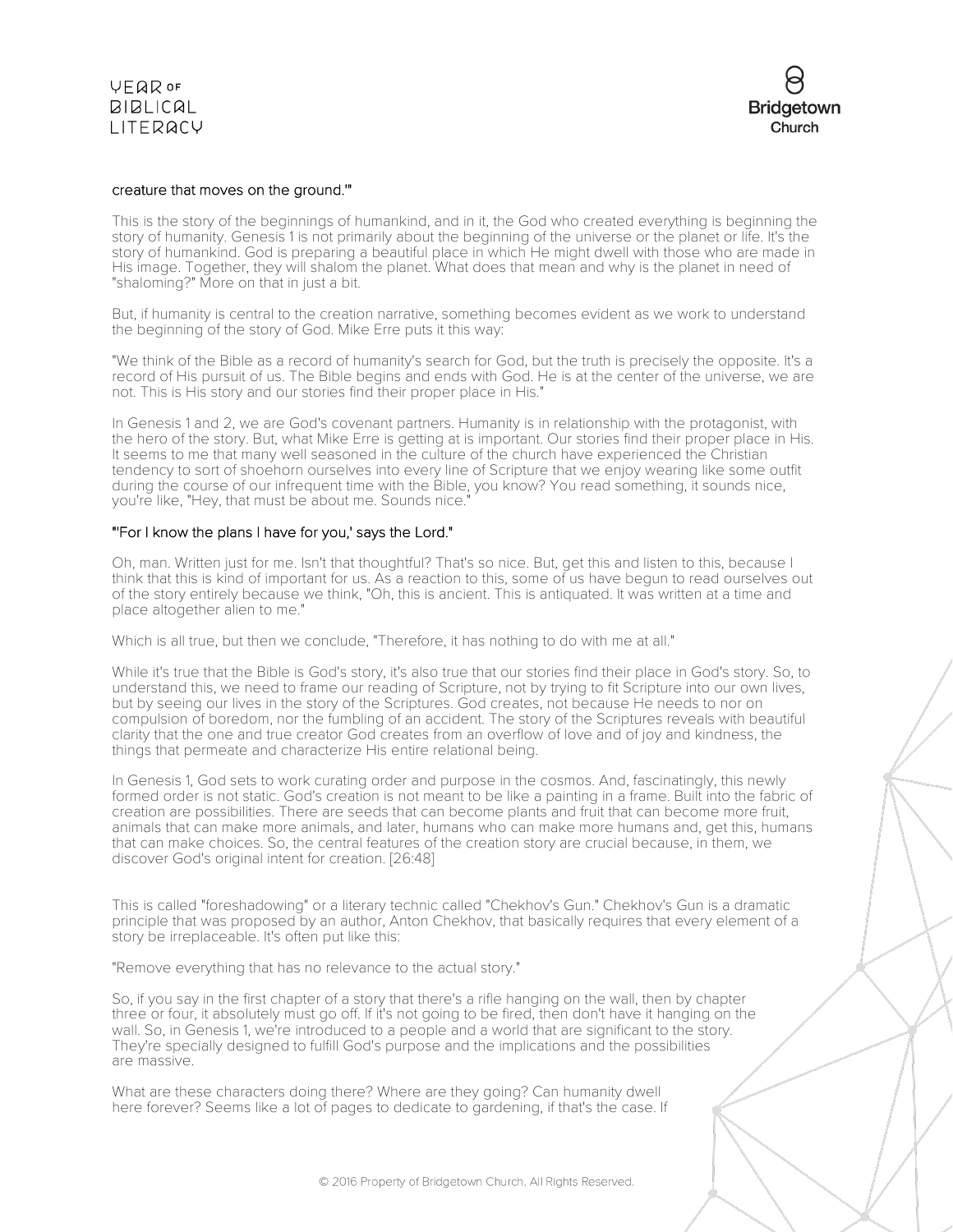# **VFQR OF BIBLICAL** LITERACY



not, how will God move His clear agenda forward? Because He has a purpose and it's declared with certainty. How will humanity play a role?

These are the bits of foreshadowing that are colliding with our lives in the present, because everything up to now is a story and everything after now is a story. And as we've seen in this story, the narrative repeatedly declares that God likes what He's made. It is, in God's own estimation, good. Simple enough. Only we know now a pervasive aversion to God's direct declaration of goodness has permeated the Church and our culture at large.

According to many, physical is bad and spiritual is good. While that logic syncs up quite nicely with platonic philosophy, it runs in direct defiance against the opening of the Biblical story. God likes what He's made. In fact, He went out of His way to create a physical world. Before any trace of corruption has tainted God's work of art, God calls it "good." Creation is a work that reveals and reflects God's goodness and His order and His intelligence. It is, by necessity, a good thing.

Mike Erre also had this to say in his book "Why We Need the Bible:"

"Have a body is a good thing. Needing food and drink and air and love, all of this is good. Our material existence is and always has been good. The material world is not inferior to or somehow less spiritual than the rest of our existence."

Now, in the story, by the time we get to verse 26 as God sets out to create humanity, we read God referring to Himself in the plural, which is kind of weird. He says, "Let us make mankind in our image."

Some scholars, I'm sure you guys have heard about this, speculate that maybe God's referring to a heavenly court of angels or messengers. Or maybe this is a very early, beautiful hint at the threefold nature of God, what in theology is called "the Trinity." Either way, whichever one is right. As the story begins, we learn that God is doing something relational. His creative activity is relational. This "we" work that God is about is creating humanity in His image or in His likeness.

He designs plants and animals according to their kind, we read in the story, but He designs humans according to His kind. And when the second chapter of Genesis begins, the author zeroes in on two particular human characters. The first the author calls "the man," or, more literally, the "adam."

So, look over at Genesis 2, beginning in verse 15.

#### Genesis 2:15, "The Lord God took the man and put him in the Garden of Eden to work it and take care of it."

Skip over to verse 18.

#### Genesis 2:18, "The Lord God said, 'It is not good for the man to be alone. I will make a helper suitable for him.'"

The word "adam" in Hebrew is a word that means "humanity," basically. And, like all names in the Old Testament, both "adam" and "eve" have a very specific meaning and purpose. So, the Israelite author who wrote Genesis named Adam "adam," or "human." And her name is "Eve," which means "life."

Adam and Eve. Human. Life. Man and woman. The first chapter of Genesis centers on the creative ordering of a garden and chapter two focuses on the relationship between the man and the woman who live there. Now, up to this point in the story, everything has been good by God's own declaration. The first instance of something not being good arrives in Genesis 2:18. "The Lord God said, 'It's not good for the man to be alone.'"

So, it's interesting that, prior to the fall, what we're going to talk about next week, in a time and place that many assume, for some reason, was created perfect, God identifies something as "not good." This is the first insufficient starting point prior to the entrance of human evil in the story. Man is created with a certain sense of loneliness that God intends to fulfill with relationships, both human and divine. We are designed incomplete without relationships, without friendships or community or family or romance or love and affection and connection with other people and with God Himself.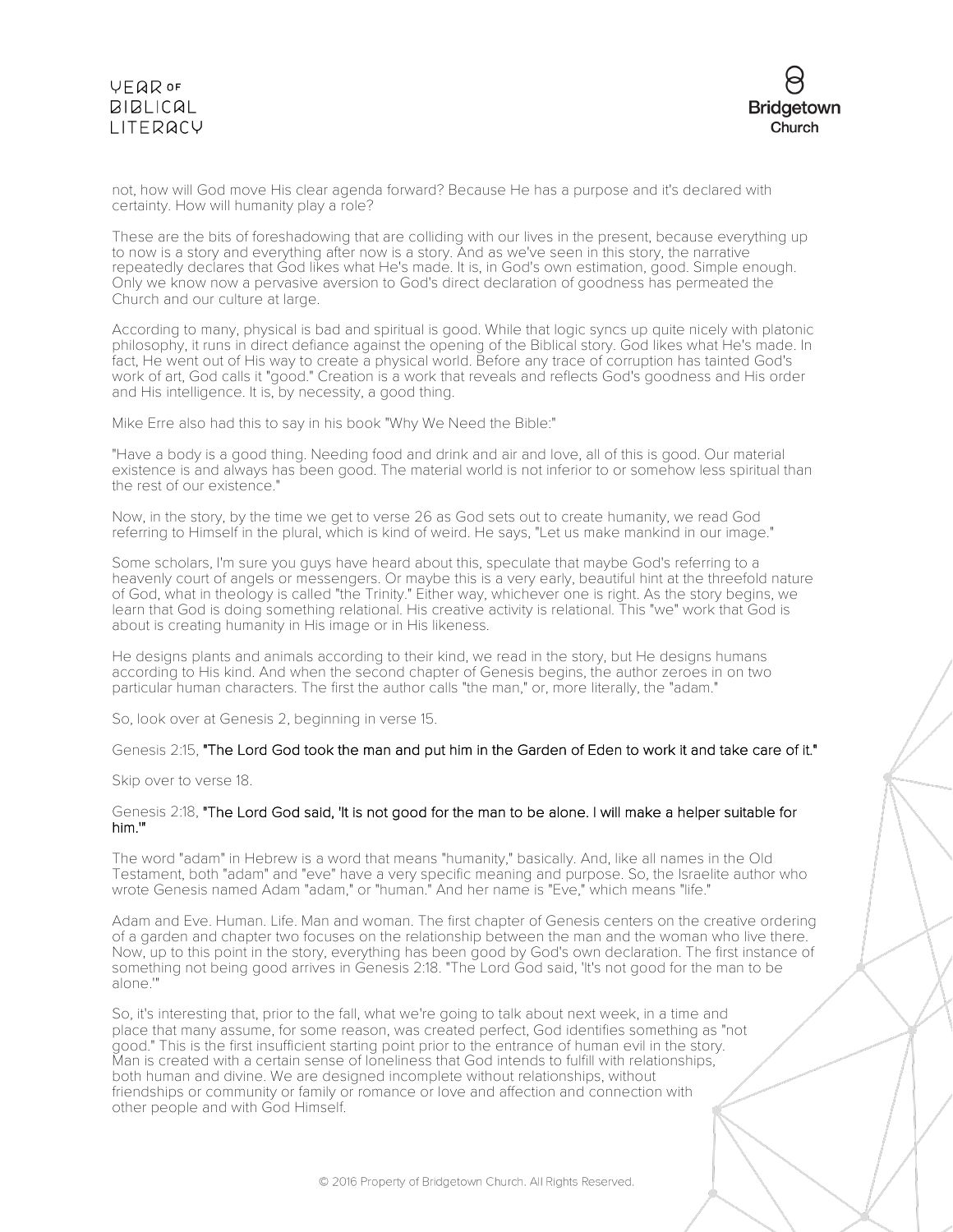## **VEQR OF BIBLICAL** LITERACY



And, of course, like our commission to rule over the earth with loving goodness, this "not goodness" of loneliness carries on to this very day. It's still not good for human beings to be alone. None of us can be fully human on our own. We are always intended for a variety of relationships. Rightly ordered relationships resolve the "not good" in man's loneliness.

So, consequently, here in the story, God crafts a woman to solve man's loneliness, and she's described as a helper, but don't let the translation irk you. It's actually a beautiful way of describing her. Elsewhere in the Scriptures, the same exact word, I'm sure you guys have heard, is used to describe God Himself as a helper. I think it's lovely.

Now I want you to notice something else wonderful about the story. In the narrative, God is depicted as this fantastic, powerful, creator of all things, and He's depicted as this relational being who interacts with His creation in a display of intimacy. He's not content to sort of create and then withdraw from the scene. He's inclined to interact with and to know His people and to know the world that is developing upon His command.

Humanity alone shares God's image or God's likeness, and especially in one important way. In the ancient Near East, kings and rulers would often place sculptures or engravings of themselves in distant territories of the kingdom as sort of a visual signifies of the king's expansive dominion over the entire land. But, in this way, humanity bears God's image or likeness as an indication of His kingship. And the way humanity flourishes that continue to extend God's collaborative rule over the earth as the human project flourishes.

God's invitation is to develop the possibilities that are nestled within earth's raw materials in ways that reflect God's creative goodness. So thus, humanities dominion over the earth is designed to parallel God's rule over humanity. God Himself has entrusted to humanity, to us, the land and the water and the air and the plants and the animals and, indeed, the earth's natural resources in full.

In doing so, God tasks His people to be like Him in order to "shalom" the planet. Cornelius Plantinga describes that concept like this:

"The webbing together of God, humans and all creation in justice, fulfillment and delight is what the Hebrew prophets call 'shalom.' In the Bible, 'shalom' means universal flourishing, wholeness and delight."

Gerry Breshears calls "shalom" a community where all relationships with God, others, self and the rest of creation are all well ordered and flourishing as God designed it. So, hear me on this. This is an essential part of our humanity. This is not an unachievable ideal that we have relinquished at the advent of human evil. Braided throughout humanities collected DNA is the appointment to steward and care for creation in such a way that God's own concern for creation is well represented amongst His image bearers.

This God given appointment precedes the fall, meaning it's very much an aspect of our original design. The command to rule over and to develop the world, what in theology is called "the cultural mandate." It reminds us the world was not a static thing. It was not created complete and intended to stay that way. Instead, the world was and still is going somewhere. And our identity, as those who bear God's image, includes the assignment to ensure the world is directed toward a God-honoring and beneficial goal.

Our role as stewards also carries a great range of freedom and autonomy as we fulfill that responsibility. Everything in humanities great potential is to be brought under the realm and rule of God. Art and business and relationships. When we paint or compose or buy or sell or love, we do so as God's image bearers and as rulers in His created order. And we've been given a moral and intellectual and emotional and relational capacity to fulfill God's calling to rule over the world.

When humans steward God's creation effectively, it should advance God's reputation. When art and business and even environmental concern are done effectively, God's reputation should be advanced. And this sounds well enough on paper or in a sermon, I suppose, but begin to explore the possible ramifications of what that means for us and watch the way that those around you draw into their shells like frightened turtles or splay themselves out in an angry, defensive posture like a frightened... peacock? That works.

What does it mean – this is what I'm getting at – to rule and reign over creation as a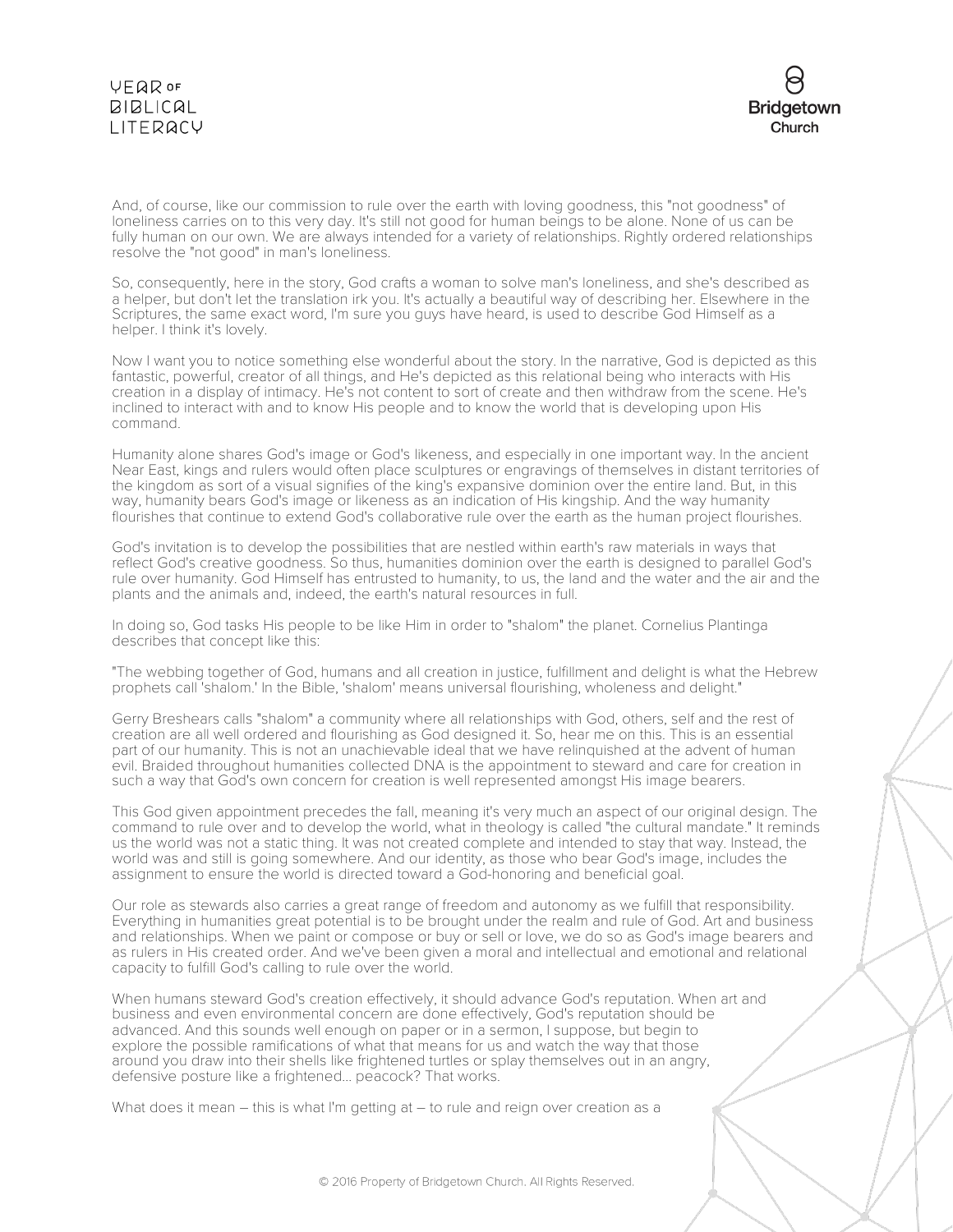# **VEQR OF**  $BIBLICAL$ LITERACY



reflection of God's goodness? Does that mean that God is concerned with the way that humanity destroys the planet with pollutants, for example? Does that mean that God approves of or looks down on a factory farm and approves of hundreds of thousands of animals born into a living Hell of nightmare suffering for the sake of a hamburger or a jacket? Does that advance God's reputation? Does that reflect the kind of gracious and loving king that God is?

Or, do some things that humanity has done with creation represent humanities lost vision to rule and reign over the earth as God intended and, if I may, does it represent the same forgetfulness amongst God's own people?

In the book that I was telling you guys about, "The Mission of God's People," Christopher Wright says this:

"The trouble is that some Christians seem to have Bibles that begin at Genesis 3 and end at Revelation 20. They know all about sin from the story of the fall and they know that God has solved the sin problem through Christ and that they will be safe on the great day of judgment. The story of creation, for them, is no more than a backdrop for the story of salvation. And the Bible's grand climax speaks to them only of going to heaven when they die even though the last chapters of the Bible say nothing about us going anywhere, but eagerly anticipating God coming here."

We were created as humans before we became disciples of Jesus, and we don't cease to be humans post-discipleship. And God will hold us accountable for our humanity as much as for our Christianity. There are things that we have been commanded by God to do as human creatures from which no other Bible text or teaching exempts us. On the contrary, being God's people and therefore already amongst the newly redeemed humanity, surely reinforces and intensifies our obligation to live by His original mandate to the human race. Ruling and serving creation is humanities first mission on earth, and God has never repealed that mandate.

The Old Testament specifically includes creation within its vision of God's redemptive plans. This is a theme that will echo again and again in the chapters and stories to come. And the vision to redeem creation is never portrayed as one that involved whisking the nations of humanity off the planet to some other, better place. This is a redemptive plan for people with and within creation, and it is a plan for creation itself.

In Romans, Paul describes the entire creation as groaning in anticipation for a coming day when Jesus the King will restore and redeem everything. And this future reality should shape our thinking in the present. God's redemptive mission includes creation. Our mission involves participating in that redemptive work as agents of good news to creation as well as to people. And that good news has extended to and affected many of us. But, of course, at this point we're getting ahead of ourselves because this is only the beginning of the story.

A well worn trope of hero-centric storytelling is the character arch. I'm sure you guys know all about it. It's the term that refers to the inner-journey or transformation of a given character over the course of his or her story. The story's drama is born from situating a character or characters in the face of opposition and, in doing so, the author draws concern and empathy from an audience. In archetypical fiction, the hero often overcomes said odds and the world of the story is changed because of it, and this is called an "arch."

Now, I don't believe personally in using specifics from art and entertainment for the purposes of Bible teachings, because they're riddled with spoilers. There's no way around being disrespectful to movies by using them. But, if you're curious about what actually constitutes a spoiler, I define it as any and all details or information about what transpires within a given story, production or runtime. Think about that the next time you are around me and talking about anything you've ever seen or read.

Of course they range from mild to major, but they're all spoilers. And pastors, they just don't seem to care about this. Every time someone comes around they're like, "Oh, and then this is what happens at the end of the movie and that's what God is like," I'm more like, "What are you doing? What are you doing to us? Give us a chance to see it. There's no expiration date on these things."

I quoted Mike Erre twice tonight, but the last time Mike Erre was here, the entire thrust of his teaching was basically telling the entire movie of Saving Private Ryan. I was like, "What are you doing? Why would you do that to us? It hasn't been that long."